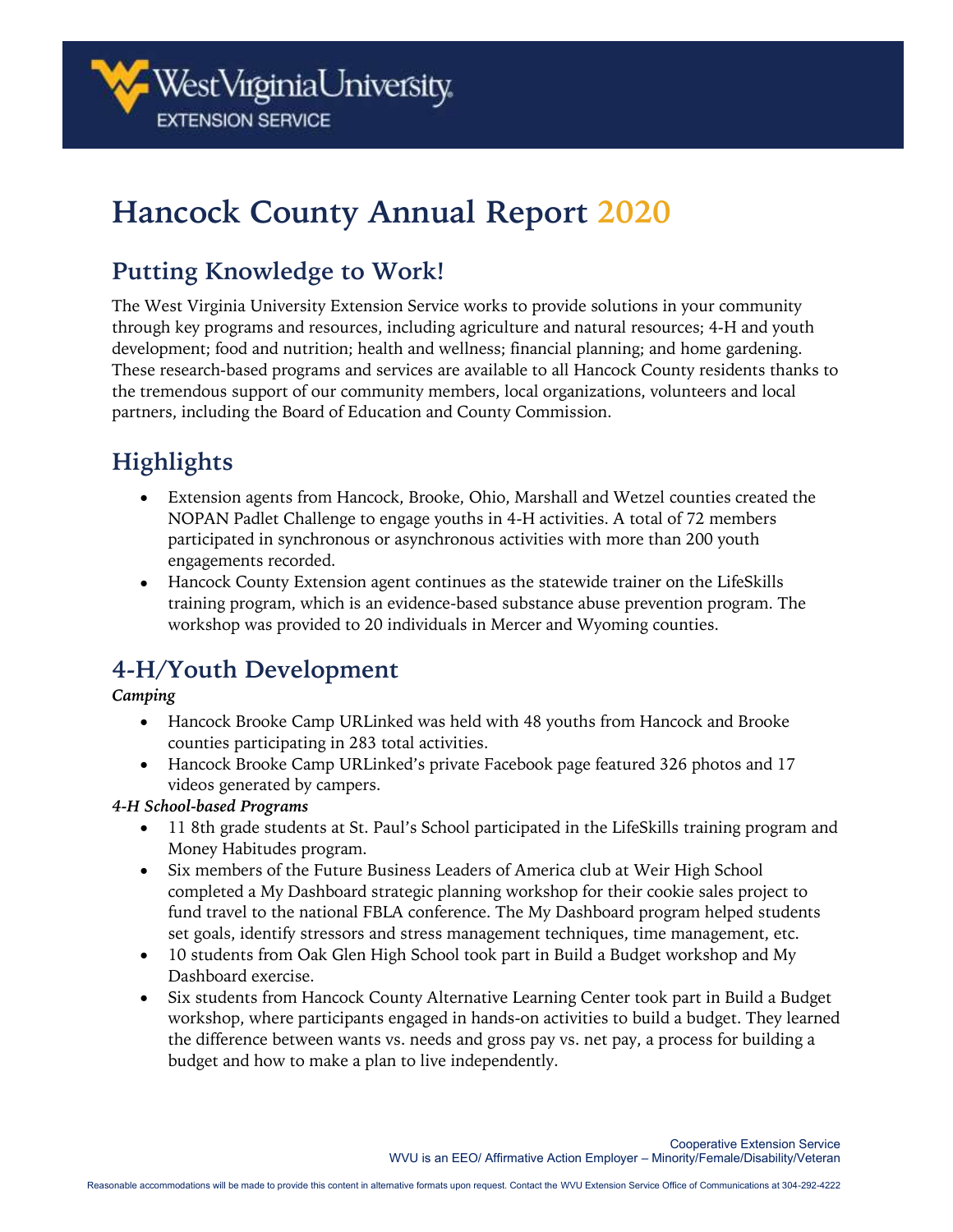#### **Hancock County Report 2020**

 $\bullet$  15 8<sup>th</sup> grade students at St. Joseph The Worker School took part in an Alcohol 101 workshop, which covered the risks and dangers of alcohol use particularly for youth.

#### *Energy Express Program*

• 60 youths completed the Energy Express program. 360 take-home books were distributed during the summer, as well as 180 STEM projects and 180 healthy living projects.

#### *Virtual 4-H Programs*

- Co-created and facilitated virtual 4-H project workshops in several areas, including Cloverbuds (Plants and Animals and Financial Management), Purr-fect Pals, Focus on Photography and Charting projects. In all, 81 youths were reached.
- Provided training to state faculty and staff on the revised Build a Budget workshop for use in a virtual setting.

### **Agriculture and Natural Resources**

- Master Gardeners provided 419 hours of volunteer service and took part in 614 hours of education.
- Seven Master Gardeners completed Master Gardener program classes.

### **Families and Health**

- 306 3<sup>rd</sup> and 4<sup>th</sup> grade students at Weirton Elementary School took part in Family Nutrition Program programming.
- 150 community financial education resource packets were distributed throughout Hancock County.
- 20 members of the Community Educational Outreach Service volunteers provided 5,000 hours of volunteer service to the county.

### **Community Development/Tourism/Economic Development**

#### *Workforce Development*

- 35 retail service employees successfully completed the TIPs training program, an evidencebased program for servers and sellers of alcoholic beverages. Participants learned proper service and sales procedures.
- 13 AmeriCorps members participated in workforce development activities during the Energy Express program.
- 30 business, civic and educational employees participated in two virtual Grant Writing 101 workshops.
- Facilitated a strategic planning workshop for the board of directors of Hilltop Horizons, LLC. The board established a capital campaign fund for an indoor riding arena, which would allow therapeutic horseback riding programming to expand to year-round.
- WVU Extension Service offices in Hancock and Brooke counties led the expansion of regional tourism in the Upper Ohio Valley Region by organizing a database of members and then coordinating regional meetings throughout the three-state region. The meetings were held every two months, and the host county site would provide meals and tours of their county.
- The Visit Upper Ohio Valley Regional Tourism Committee now has representation from West Virginia, Ohio and Pennsylvania organizations, including convention and visitors bureaus, county tourist offices, bed and breakfast owners, lodging, park and recreation sites, local and state-elected officials. 14 counties from these three states met through Zoom